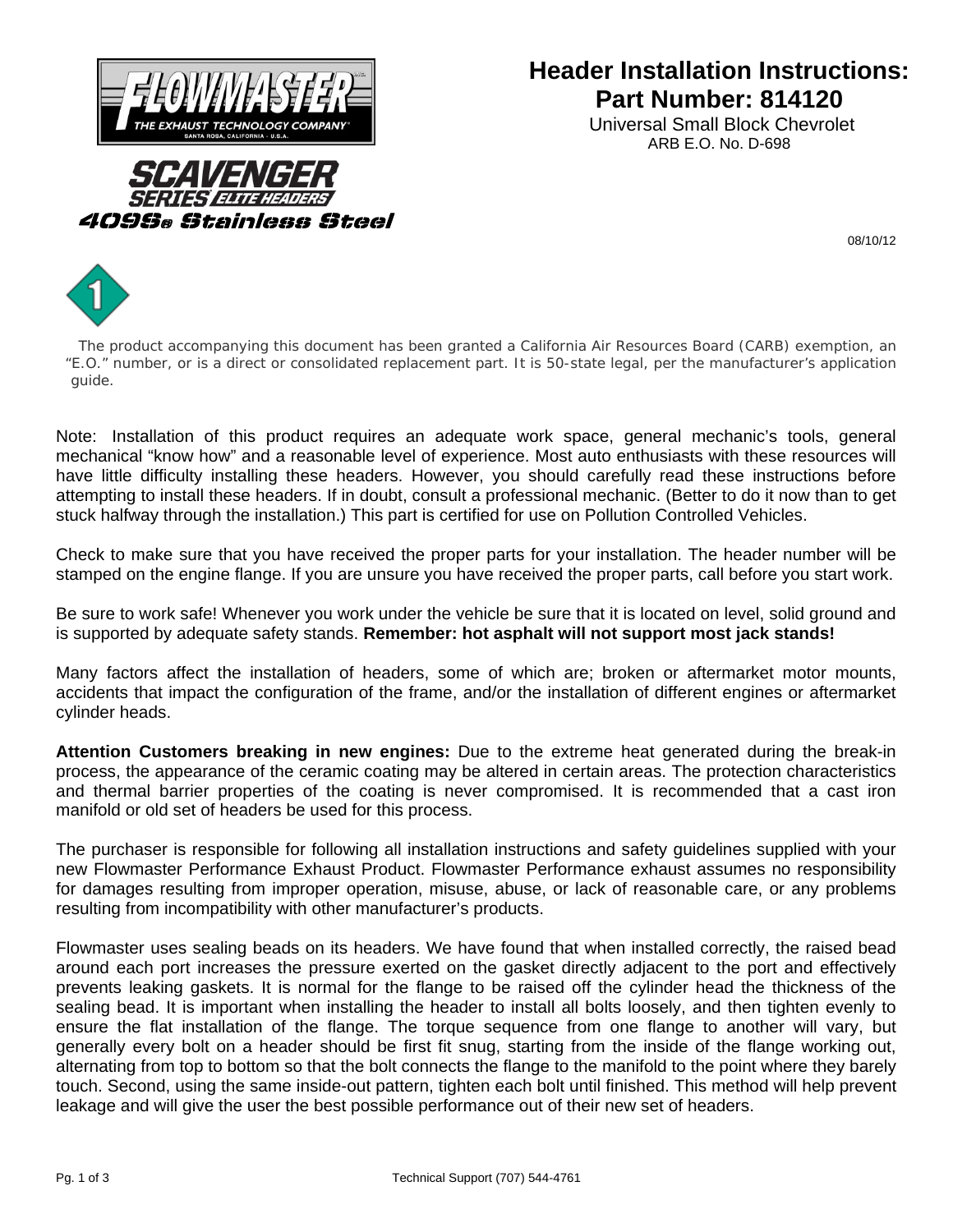- 1) Place the vehicle in a location where the floor is solid and flat, with adequate lighting. Do not attempt to work on a hot engine. Heat causes metal to expand and makes removal of fasteners difficult at best. **Disconnect the battery cables from the battery.** Raise the front of the vehicle to obtain adequate access to the bottom exhaust manifold flanges. Use large base jack stands to support the vehicle. Do not rely on the jack! Block the tires to prevent the vehicle from rolling off of the jack stands.
- 2) Carefully remove the spark plug wires by grasping and gently twisting the spark plug wire boots. Do not pull directly on the wire. Brush or blow off any debris which may have collected around the manifolds or spark plugs. This will help prevent foreign matter from entering the combustion chamber when the manifolds are removed. Spray WD-40 or some type of penetrating lubricant on all accessible exhaust manifold fasteners and fittings before attempting to remove them.
- 3) Typically the factory exhaust pipes on early vehicles are long gone. These instructions contemplate the removal of old exhaust components and the installation of a new exhaust system by a competent exhaust shop. These instructions cover only the installation of the shorty headers. The necessary exhaust system modifications should be left to a competent exhaust shop.
- 4) Unbolt the driver side exhaust manifold and remove. Using a small wire brush or similar instrument, carefully clean any carbon deposits left on the cylinder head.
- 5) Bolt the header to the head using the supplied gaskets and hardware. Torque the bolts to factory specifications. Don't forget the lock washers. **Note:** it is recommended that you use anti-seize on the bolt threads when installing on aluminum heads.
- 6) Unbolt the passenger side exhaust manifold and remove. Clean the head surface and bolt the new header to the engine using the supplied gaskets and hardware.
- 7) Reinstall the spark plug wires and looms taking care not to let any wires rest against the header tubes. Reconnect the battery cables. Make sure that all rubber hoses and wires are kept away from the headers. Otherwise, the heat will damage these components.
- 8) The installation of the headers is now complete. The adaptation of the headers to the exhaust system should be done by an exhaust shop unless you have access to tube bending and welding equipment.
- 9) The headers come with two three-bolt flanges for use when mating the exhaust system to the new Flowmaster Shorty headers. Bolts are also included for these connections. **Note:** It is recommended that a small amount of sealant be used on the ball flange.
- 10) After the exhaust modifications have been made to adapt the headers to the exhaust system, recheck everything! Make sure that all fasteners are tight.
- 11) Start the engine and let it warm up. Check for leaks. Test drive the vehicle. Let the engine cool and retorque the header bolts.
- 12) Check to ensure that there is adequate clearance around all fuel lines, brake lines, battery cables, wiring harnesses and other heat sensitive items.
- 13) All tubular headers require maintenance including periodically checking and retightening the header bolts.